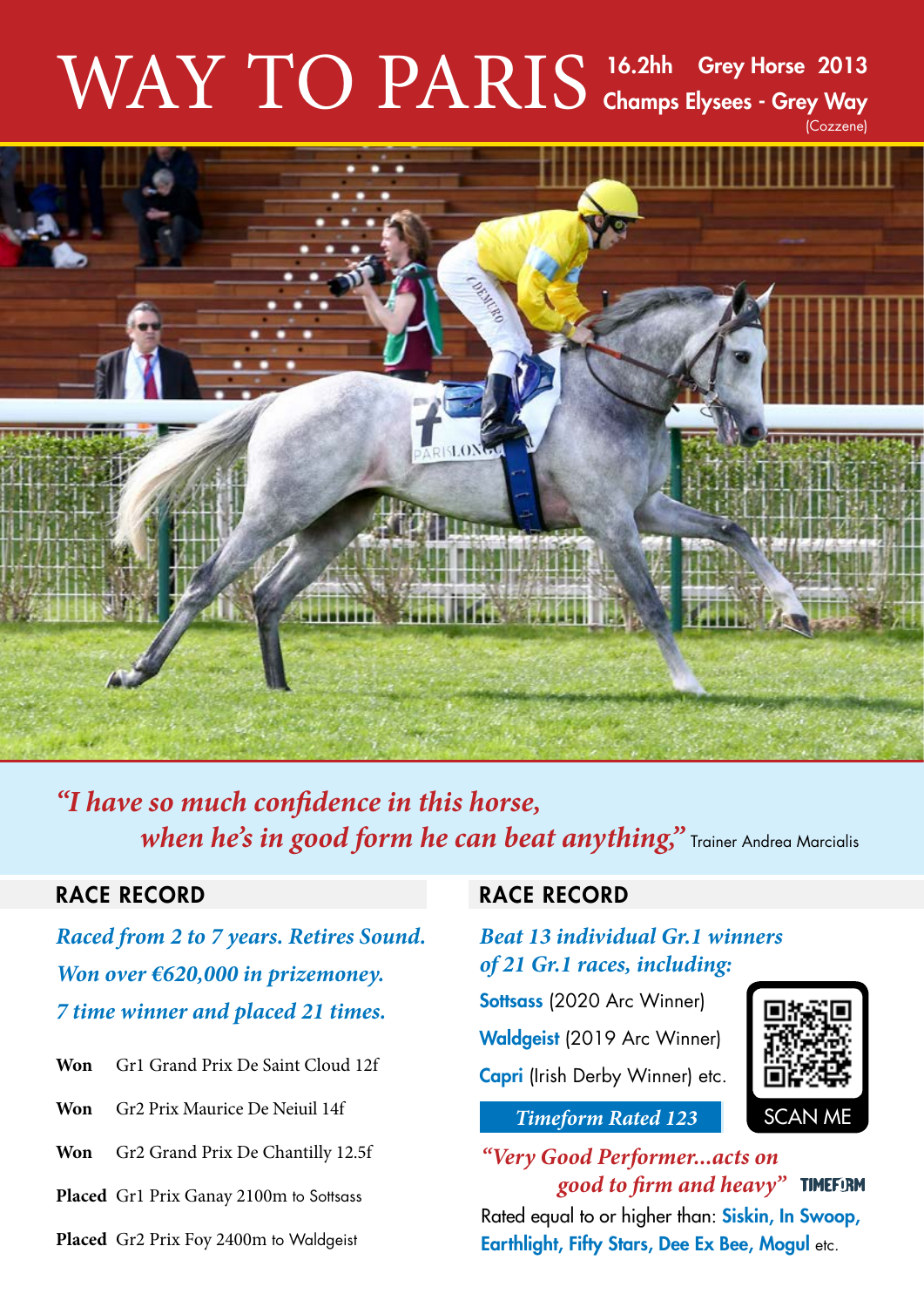Contact David Stack: +353 862 314 066

## **PEDIGREE**

# *A Top Class Dual Purpose Pedigree*

### Champs Elysees (GB), **Outcross & Ideal Nick with** *Sadler's Wells Line Mares*

|    | <b>CHAMPS</b><br><b>ELYSEES</b> | <b>DANEHILL</b>                 | <b>DANZIG</b>            |
|----|---------------------------------|---------------------------------|--------------------------|
|    |                                 |                                 | RAZYANA                  |
|    |                                 | <b>HASLI</b>                    | KAHYASI                  |
|    |                                 |                                 | <b>KERALI</b>            |
| th | <b>GREY WAY</b>                 | <b>COZZENE</b>                  | CARO                     |
|    |                                 |                                 | <b>RIDE THE TRAILS</b>   |
| 'S |                                 | <b>NORTHERN</b><br><b>NAIAD</b> | <b>NUREYEV</b>           |
|    |                                 |                                 | <b>FASCINATING TRICK</b> |

**By CHAMPS ELYSEES (GB)** (2003). Horse of the year in Canada, Stakes winner of \$2,829,378 USA in France and N.A., Pattison Canadian International S. **[G1]** (WO, \$1,200,000(CAN)), etc. Sire of 8 crops of racing age, 683 foals, 422 starters, 30 stakes winners, 1 champion, 261 winners of 734 races and earning \$21,847,218 USA, including Gontchar, \$74,251 USA, Billesdon Brook (GB) (Hwt. in Europe and England, to 4, 2019, \$935,016 USA, QIPCO One Thousand Guineas **[G1]**, etc.), Harlem (\$1,916,450 USA, Tab Australian Cup **[G1]** twice, etc.), Trip To Paris (\$1,187,864 USA, Gold Cup **[G1]**, etc.), Elysea's World (IRE) (to 6, 2019,\$721,924 USA, Suwannee River S. **[G3]** (GP, \$89,280), etc.).

#### **1st dam**

- **GREY WAY**, by Cozzene. 5 wins in 9 starts at 3 and 4 in ITY, placed at 4 in NA , \$195,033 (USA), Hwt. at 3 on Italian Free Hand., 9 1/2 - 11 fur., Premio Lydia Tesio **[G2]**, Premio Buontalenta [L], 2nd Premio Alberto Zanoletti di Rozzano [L], Premio Baggio [L], 3rd La Prevoyante H. **[G2]**. Dam of 10 foals, 9 to race, 6 winners--
	- **DISTANT WAY** (c. by Distant View). 17 wins in 33 starts, 2 to 6 in ITY, \$1,192,161 (USA), Hwt. older horse at 6 on Italian Free Hand., 9 1/2 - 11 fur., Premio Presidente della Repubblica Attheraces **[G1]**, Premio Presidente della Repubblica **[G1]**, Premio Ribot **[G2]**, Criterium di Pisa [L], Premio Botticelli [L], Premio Bereguardo [L], Premio Natale di Roma [L], Premio Signorino [L], etc. Sire. **=WAY TO PARIS (GB)** (c. by Champs Elysees (GB)). Black type winner, see below.

**=CIMA DE PLUIE (GB)** (g. by \$Singspiel (IRE)). 6 wins, 3 to 5 in ITY, \$197,979 (USA), Premio Ambrosiano **[G3]**, 2nd Premio Circo Massimo [L] twice, 3rd St. Leger Italiano **[G3]**.

**=Secret de Vie (GB)** (f. by Fantastic Light). Winner at 3 in ITY, \$20,795 (USA), 3rd Premio Baggio [L].

FASCINATING TRICK, by Buckpasser. Unplaced in 2 starts in FR . Sister to **NUMBERED ACCOUNT** (\$607,048, Champion 2-year-old filly in U.S., Gardenia S., etc.), **CUNNING TRICK** (\$145,120, Arlington H.**-G2**, etc.), **HOW CURIOUS** (\$102,375, Orange County H., etc., sire). Dam of 7



**GREY WAY** (f. by Cozzene). Black type winner, see above.  $\cdot$  ...he ran the mighty Sottsass to a  $A$ **).**  $inad$ *equate trip in the*  $\Box$ head over an inadequate trip in the **comparison of the set of the IS** Prix Ganay last time having previously **Common Contract Contract Contract Contract Contract Contract Contract Co**  $\frac{1}{1-\epsilon}$  (c. by  $\frac{1}{2-\epsilon}$ ). Winner at 2 and 5 in ITY. been seriously impressive in the Group **in France, 7 in France, 7 in France, 7 in France, 7 in France, 7 in France** Starry Path (c. by Bahri). Placed in 1 start at 3 in ITY, \$4,836 (USA). **3rd dam** *2 Grand Prix de Chantilly"*

**HELDS 120+ MARES IN FOAL** *And over 25% are Graded Winners, Producers and Siblings.*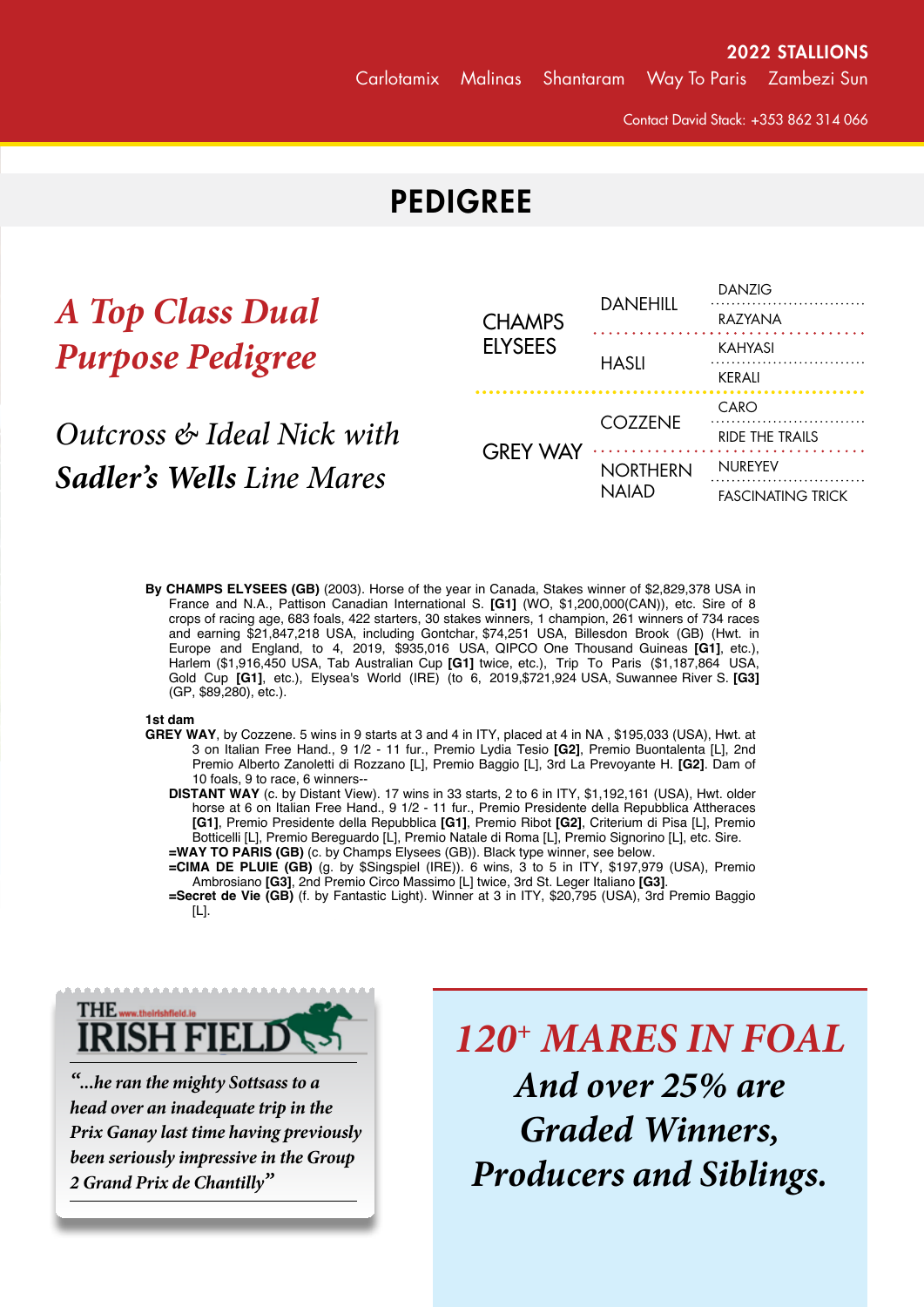## $\text{WAY TO PARIS}$   $\text{^{16.2hh}}$  Grey Horse 2013 Champs Elysees - Grey Way (Cozzene)

## EXPERT PRAISE FOR WAY TO PARIS



#### Richard Venn:

*"Way To Paris had been on my radar for some time. As you can imagine, we had to fight off determined interest from several French Studs, so to start off his stud career in Ireland is a real coup for Irish Breeders.* 

 *As his race record has shown he is a sound, consistent and talented individual at the highest level. In addition he is an exceptional looker and he has an excellent pedigree; he could be very interesting for flat mares as well. His introductory stud fee really reflects what is currently going on in the world and the ramifications it is having on our industry."*



#### Aidan "Mouse" O'Ryan:

*I was impressed with his high class performances when he won a Group 1, Group 2 and was 2nd by a fast finishing head in the Group 1 Prix Ganay to subsequent Arc winner Sottsass, all in 4 weeks. Its this kind of class and soundness I look out for when buying at the sales.*



#### Tom Malone:

*Delighted to see Coolagown Stud get their hands on an exciting new stallion prospect in Way To Paris. A proven Group 1 performer over 12 furlongs with size and substance is just what we look for in a potential jumps sire.*

*I've seen Way To Paris many times at Chantilly. He is a fantastic mover and a gorgeous specimen of a horse. I think he will be a huge addition to the Irish stallion ranks.*

Harold Kirk



*"Way To Paris was an admirable Group 1 winner, with good looks, clean wind and the soundness to compete at the top level for a number of seasons. As a son of Champs Elysees he is sure to prove very popular."*

Gerry Hogan